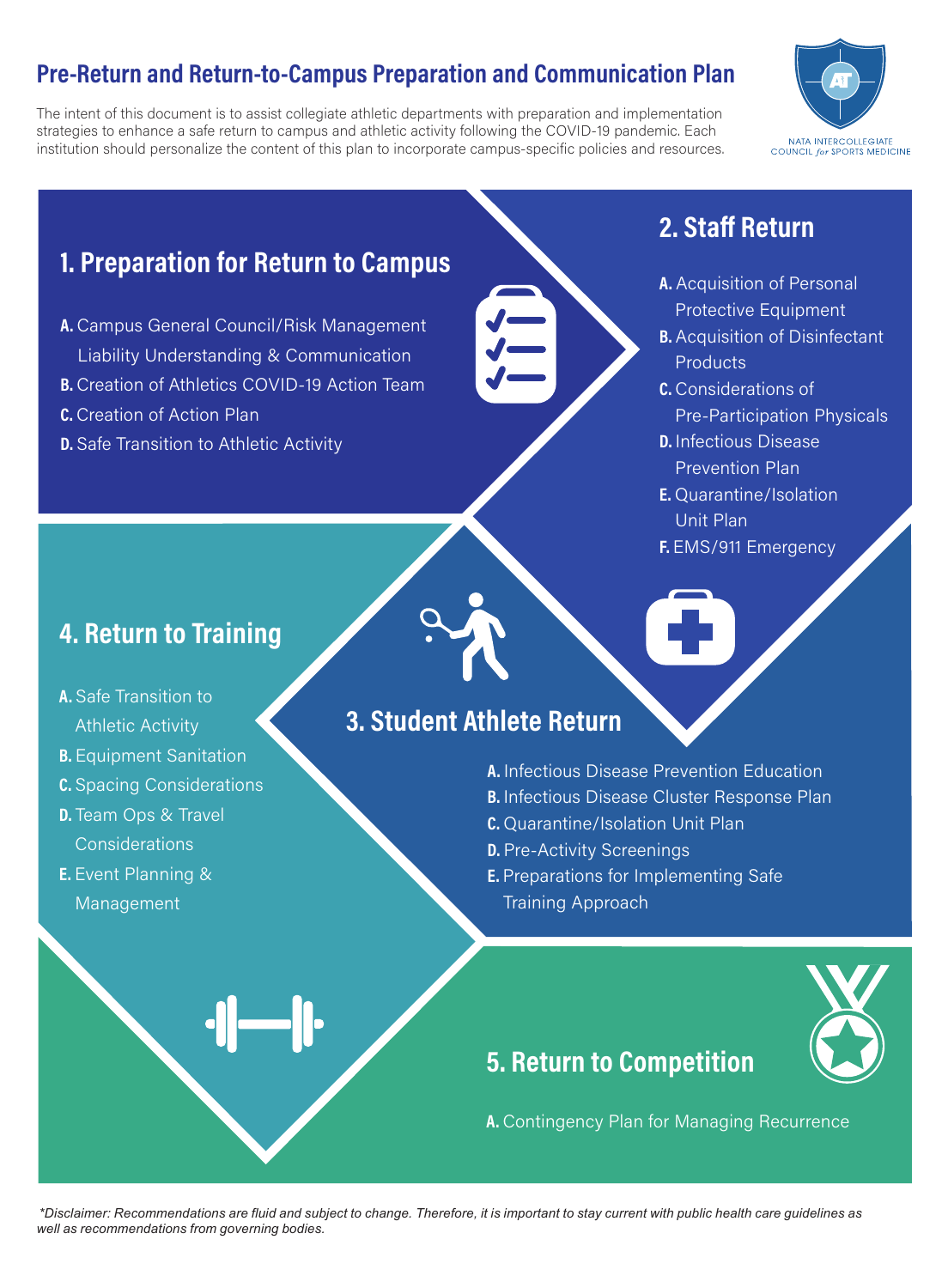# **Pre-Return and Return-to-Campus Preparation and Communication Plan**

The intent of this document is to assist collegiate athletic departments with preparation and implementation strategies to enhance a safe return to campus and athletic activity following the COVID-19 pandemic. Each institution should personalize the content of this plan to incorporate campus-specific policies and resources.



### A. Campus General Council/Risk Management Liability Understanding & Communication

### 1. Align department policies with campus policies and communication of public healthcare guidelines

- 2. Reporting, monitoring and resolution of symptoms of illness should align with institutional quidelines
	- Patient-health care provider contact
	- Emphasis on avoiding communal buildings
- 3. Infectious disease education for student athletes and departmental staff
	- Guidelines for infection prevention and transmission control
	- Proper communication methods for reporting symptoms
	- · Individual personal conduct and hygiene

### **B. Creation of Athletics COVID-19 Action Team**

### 1. Primary stakeholders/members

- Athletic director or designee
- · Health care administrator
- Sports medicine team
- Strength and conditioning
- Team physicians
- Student health
- University crisis management/emergency preparedness
- Counselling
- Facilities

### 2. Potential advisory groups

- Federal/state/local public health officials
- Custodial/sanitation
- Compliance
- Coaching/sport operations
- Equipment
- Housing, dining and nutrition
- · Student development
- Academics
- · Human resources
- Campus safety
- Athletic conference/governing bodies

### **Resources to consider**

- CDC: Infection Prevention and Control Assessment Tool for Outpatient Settings (2016)
- BOC Facility Principles (2015)
- . CDC Guideline for Isolation Precautions: Preventing Transmission of Infectious Agents in Healthcare Settings (2019)
- American College Health Association (ACHA) COVID-19 Resources
	- ACHA Guidelines: Student Health Considerations & Guidelines for Re-opening Higher Education Institutions
- EPA List N: Disinfectants for Use Against SARS-CoV-2 (2020)
- . CDC: Guidance for the Selection and Use of Personal Protective Equipment in Healthcare **Settinas**
- Interassociation Recommendations: Preventing Catastrophic Injury and Death (2019)
- . CSCCa and NSCA Joint Consensus Guidelines for Transition Periods (2019)
- NCAA Core Principles of Resocialization of Sport
- . Websites for local, county or regional board of health governing bodies responsible for administering and enforcing state public health laws and regulations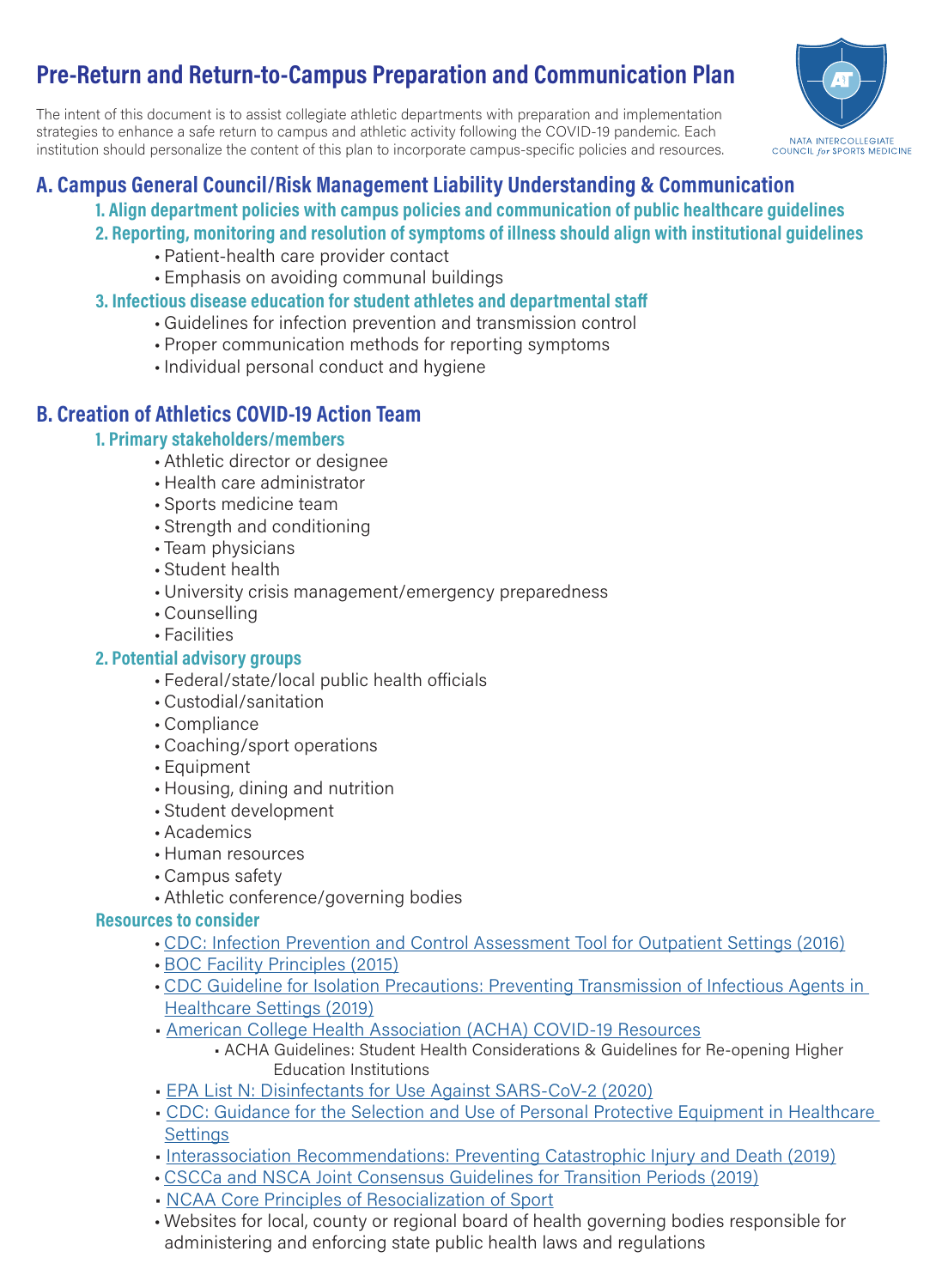### C. Creation of Action Plan (with consideration of the following items and in alignment with institution guidelines/action plans)

#### 1. Guidelines and acquisition of personal protective equipment (PPE) for staff

- Alignment with CDC and State/local quidelines on appropriate protection
	- Evaluate PPE and equipment needs/availability/optimization
	- Procurement of materials may dictate levels of service and operational capacity

#### 2. Return-to-campus quidelines

- Alignment with public health agencies, governmental and institutional guidelines regarding travel and post-travel recommendations
- See recommendations from NATA: ICSM COVID-19 Screening Committee

#### 3. Quarantine/isolation unit planning

- Alignment with public health agencies and institutional quidelines
- Considerations:
	- On- and off-campus housing/dining
	- Documentation
	- Contact and location tracing (HIPAA/FERPA)
	- Length of time away from individuals/facility
	- Location
	- Monitoring, follow up and serial exams
	- Discontinuation considerations
	- Personal travel procedures
	- Team travel procedures

#### 4. Infectious disease cluster response plan

- Contact local and institutional health authorities
- Consideration of general epidemiological strategies, and best-practice recommendations
- . Re-evaluation of prior disinfectant/purification/equipment plan

#### 5. COVID-19 prevention disinfectant/purification/equipment plan

- Considerations:
	- Procurement of materials may dictate levels of service and operational capacity
	- Proper products and application methods
		- Locker rooms
		- Weight room
		- Communal areas
		- Meeting rooms
		- Health care facilities
		- Academic areas
		- High touch surfaces
		- Any shared health, fitness and sport equipment
		- Food service (communal meals and fueling stations)
	- Sanitary hydration
	- Laundry

#### 6. EMS/911 emergency differentiation plan

• Adaptation of emergency action plans based on campus and local EMS/campus safety availability, facilities considerations, increased demands and increased risk of exposure at local emergency facilities

- Alternate hospitals and health care facilities
- Alternate transportation plans (triage, location, etc.)
- . On-site availability of physicians
	- Capacity student health services

#### 7. Social distancing considerations

- · Social distancing principles within:
	- · Team scheduling of shared facilities
		- Health care facilities
		- Locker rooms
		- Weight rooms
		- Team meeting rooms
		- Athletic academic areas
		- High volume communal areas in athletic facilities